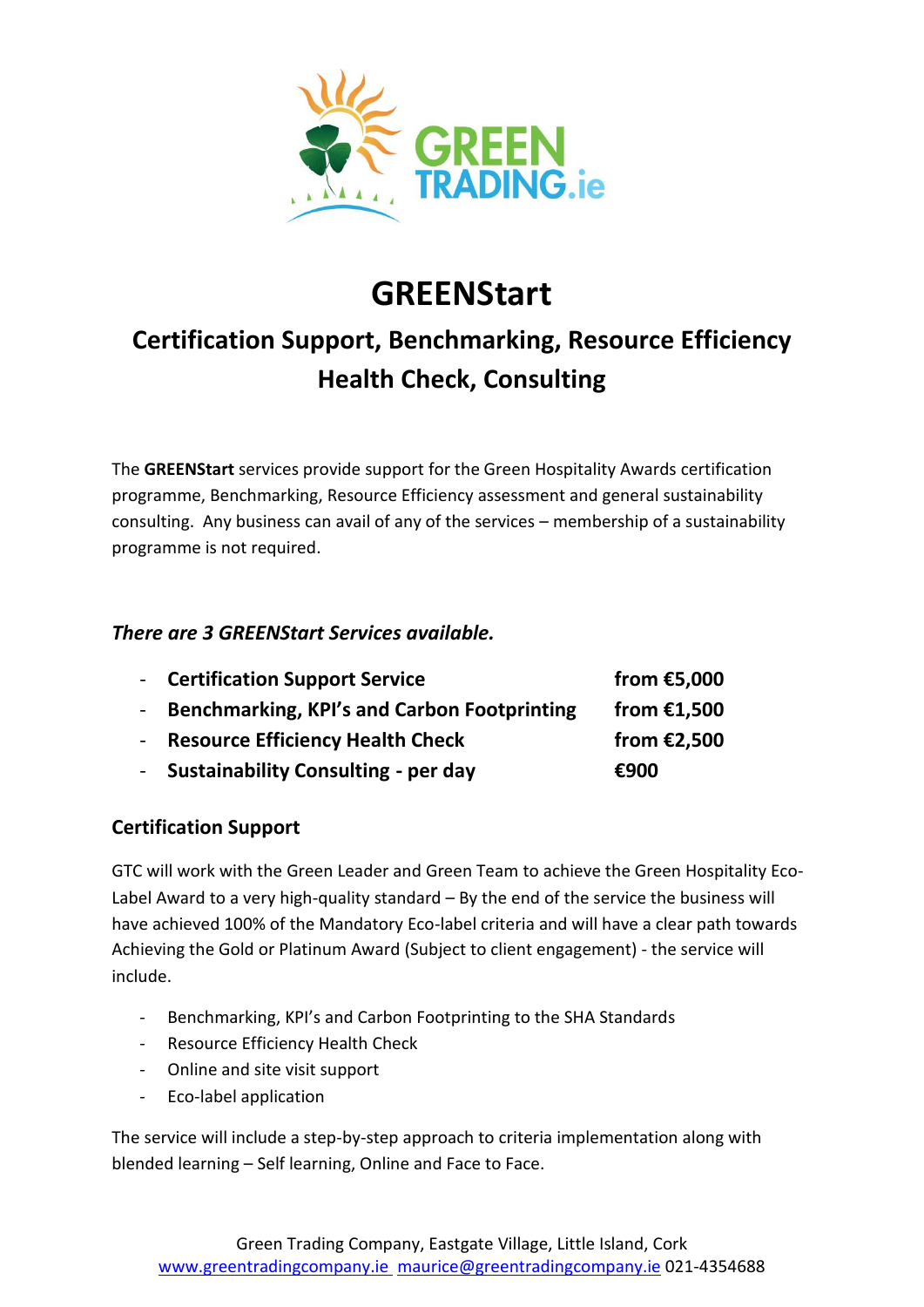

#### **Benchmarking, KPI's and Carbon Footprinting**

GTC will work with client to create a baseline year benchmark workbook using the GHP Benchmark Workbooks – General and Waste. *(Subject to client engagement)* The Service will include.

- Baseline Year benchmarking and KPI production
- Carbon Footprinting of baseline year to SHA HCMI standard *verified to enable client engagement*
- KPI analysis including MRSO, where data is available with suggested improvement targets

GTC also offers a Monthly or Quarterly service where GTC analyses the business's KPI's and reports back to the business on performance. This can include monitoring online meters. Each service is designed to suit the business needs.

## **Resource Efficiency Health Check**

A Resource Efficiency Health Check is a process where GTC assesses the opportunities for the business to implement changes to the operation and/or investment to deliver a leaner and more cost-efficient operation.

The key focus of this service is to identify cost saving opportunities across energy, water and waste and develop an action plan that can be implemented.

The initial assessment will focus on a review of the Resource Efficiency KPI's of the business. *(Subject to the business having completed the GHP Benchmark Workbooks)* Where additional metering data is available these will also be assessed.

A Resource Efficiency walk through of the site will be undertaken with the intent to identify specific resource efficiency opportunities, focusing on no and low-cost actions.